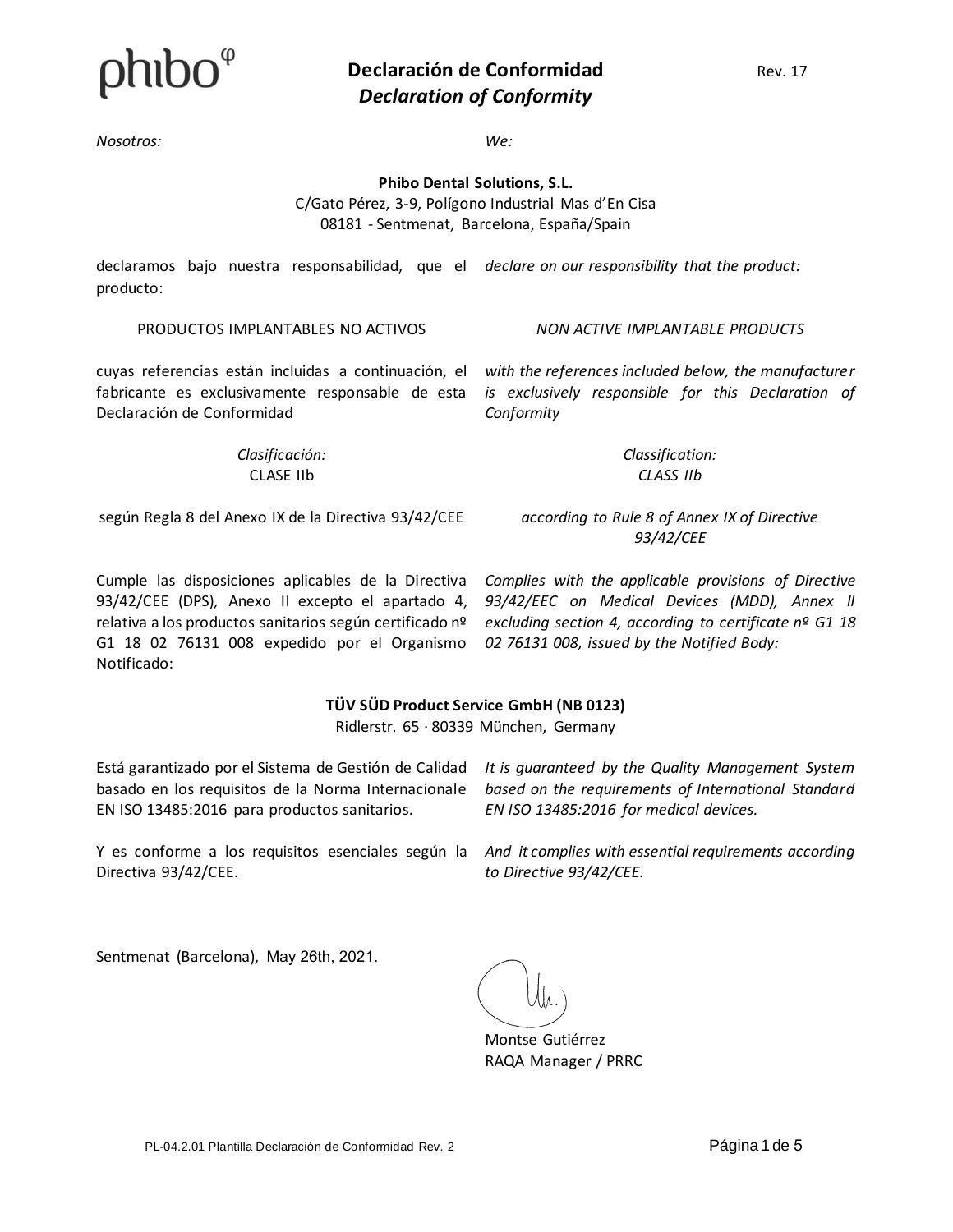# $phibo^{\varphi}$

### **Declaración de Conformidad** Rev. 17 *Declaration of Conformity*

para todos los lotes de los productos descritos a continuación liberados a partir del 3 de marzo de 2010 *3 rd, 2010*

y es válida hasta el 26 de Junio de 2023. *and it is valid until June 26th, 2023.*

La presente Declaración de Conformidad tiene validez This Declaration of Conformity is valid for all batches *of the products described below released from March* 

Todos los productos descritos tienen asociado el código GMDN 55847. *All products described are associated with GMDN code 55847.*

| <b>REFERENCIA</b> / | <b>DESCRIPCIÓN</b>                          | <b>DESCRIPTION</b>                         |
|---------------------|---------------------------------------------|--------------------------------------------|
| <b>REFERENCE</b>    |                                             |                                            |
| <b>EVO NP 085</b>   | Implante Aurea Evo Narrow Platform Ø 3.5mm  | Aurea Evo Narrow Platform Implant Ø 3.5mm  |
|                     | Longitud 8.5mm                              | Length 8.5mm                               |
| <b>EVO NP 100</b>   | Implante Aurea Evo Narrow Platform Ø 3.5mm  | Aurea Evo Narrow Platform Implant Ø 3.5mm  |
|                     | Longitud 10.0mm                             | Length 10.0mm                              |
| <b>EVO NP 115</b>   | Implante Aurea Evo Narrow Platform Ø 3.5mm  | Aurea Evo Narrow Platform Implant Ø 3.5mm  |
|                     | Longitud 11.5mm                             | Length 11.5mm                              |
| <b>EVO NP 130</b>   | Implante Aurea Evo Narrow Platform Ø 3.5mm  | Aurea Evo Narrow Platform Implant Ø 3.5mm  |
|                     | Longitud 13.0mm                             | Length 13.0mm                              |
| <b>EVO NP 145</b>   | Implante Aurea Evo Narrow Platform Ø 3.5mm  | Aurea Evo Narrow Platform Implant Ø 3.5mm  |
|                     | Longitud 14.5mm                             | Length 14.5mm                              |
| <b>EVO RP 085</b>   | Implante Aurea Evo Regular Platform Ø 4.3mm | Aurea Evo Regular Platform Implant Ø 4.3mm |
|                     | Longitud 8.5mm                              | Length 8.5mm                               |
| <b>EVO RP 100</b>   | Implante Aurea Evo Regular Platform Ø 4.3mm | Aurea Evo Regular Platform Implant Ø 4.3mm |
|                     | Longitud 10.0mm                             | Length 10.0mm                              |
| <b>EVO RP 115</b>   | Implante Aurea Evo Regular Platform Ø 4.3mm | Aurea Evo Regular Platform Implant Ø 4.3mm |
|                     | Longitud 11.5mm                             | Length 11.5mm                              |
| <b>EVO RP 130</b>   | Implante Aurea Evo Regular Platform Ø 4.3mm | Aurea Evo Regular Platform Implant Ø 4.3mm |
|                     | Longitud 13.0mm                             | Length 13.0mm                              |
| <b>EVO RP 145</b>   | Implante Aurea Evo Regular Platform Ø 4.3mm | Aurea Evo Regular Platform Implant Ø 4.3mm |
|                     | Longitud 14.5mm                             | Length 14.5mm                              |
| <b>EVO RP 48085</b> | Implante Aurea Evo Regular Platform Ø 4.8mm | Aurea Evo Regular Platform Implant Ø 4.8mm |
|                     | Longitud 8.5mm                              | Length 8.5mm                               |
| EVO RP 48100        | Implante Aurea Evo Regular Platform Ø 4.8mm | Aurea Evo Regular Platform Implant Ø 4.8mm |
|                     | Longitud 10.0mm                             | Length 10.0mm                              |
| EVO RP 48115        | Implante Aurea Evo Regular Platform Ø 4.8mm | Aurea Evo Regular Platform Implant Ø 4.8mm |
|                     | Longitud 11.5mm                             | Length 11.5mm                              |
| EVO RP 48130        | Implante Aurea Evo Regular Platform Ø 4.8mm | Aurea Evo Regular Platform Implant Ø 4.8mm |
|                     | Longitud 13.0mm                             | Length 13.0mm                              |
| EVO RP 48145        | Implante Aurea Evo Regular Platform Ø 4.8mm | Aurea Evo Regular Platform Implant Ø 4.8mm |
|                     | Longitud 14.5mm                             | Length 14.5mm                              |
| <b>EVO WP 085</b>   | Implante Aurea Evo Wide Platform Ø 5.5mm    | Aurea Evo Wide Platform Implant Ø 5.5mm    |
|                     | Longitud 8.5mm                              | Length 8.5mm                               |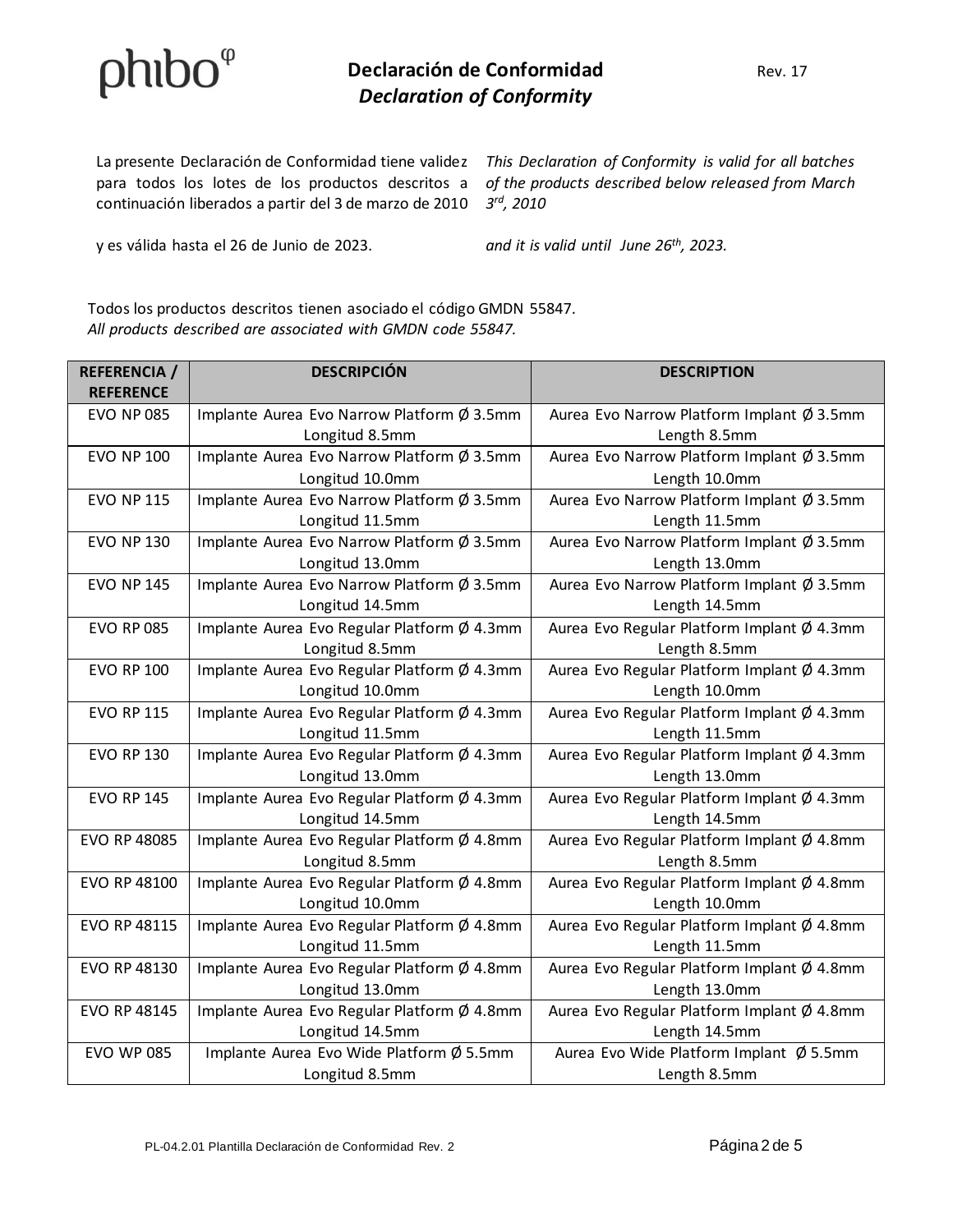## **Declaración de Conformidad** Rev. 17 *Declaration of Conformity*

| <b>REFERENCIA</b> /<br><b>REFERENCE</b> | <b>DESCRIPCIÓN</b>                                  | <b>DESCRIPTION</b>                             |
|-----------------------------------------|-----------------------------------------------------|------------------------------------------------|
| <b>EVO WP 100</b>                       | Implante Aurea Evo Wide Platform Ø 5.5mm            | Aurea Evo Wide Platform Implant Ø 5.5mm        |
|                                         | Longitud 10.0mm                                     | Length 10.0mm                                  |
| <b>EVO WP 115</b>                       | Implante Aurea Evo Wide Platform Ø 5.5mm            | Aurea Evo Wide Platform Implant Ø 5.5mm        |
|                                         | Longitud 11.5mm                                     | Length 11.5mm                                  |
| <b>EVO WP 130</b>                       | Implante Aurea Evo Wide Platform Ø 5.5mm            | Aurea Evo Wide Platform Implant Ø 5.5mm        |
|                                         | Longitud 13.0mm                                     | Length 13.0mm                                  |
| TSA 03.085                              | Implante Autorroscante Avantblast TSA® S3           | Avantblast TSA® S3 L8.5mm Self-Tapping Implant |
|                                         | L8.5mm                                              |                                                |
| TSA 03.100                              | Implante Autorroscante Avantblast TSA® S3           | Avantblast TSA® S3 L10.0mm Self-Tapping        |
|                                         | L10.0mm                                             | Implant                                        |
| TSA 03.115                              | Implante Autorroscante Avantblast TSA® S3           | Avantblast TSA® S3 L11.5mm Self-Tapping        |
|                                         | L11.5mm                                             | Implant                                        |
| TSA 03.130                              | Implante Autorroscante Avantblast TSA® S3           | Avantblast TSA® S3 L13.0mm Self-Tapping        |
|                                         | L13.0mm                                             | Implant                                        |
| TSA 03.145                              | Implante Autorroscante Avantblast TSA® S3           | Avantblast TSA® S3 L14.5mm Self-Tapping        |
|                                         | L14.5mm                                             | Implant                                        |
| TSA 03.160                              | Implante Autorroscante Avantblast TSA® S3           | Avantblast TSA® S3 L16.0mm Self-Tapping        |
|                                         | L16.0mm                                             | Implant                                        |
| TSA 04.060                              | Implante Autorroscante Avantblast TSA® S4           | Avantblast TSA® S4 L6.0mm Self-Tapping Implant |
|                                         | L6.0mm                                              |                                                |
| TSA 04.070                              | Implante Autorroscante Avantblast TSA® S4           | Avantblast TSA® S4 L7.0mm Self-Tapping Implant |
|                                         | L7.0mm                                              |                                                |
| TSA 04.085                              | Implante Autorroscante Avantblast TSA® S4<br>L8.5mm | Avantblast TSA® S4 L8.5mm Self-Tapping Implant |
| TSA 04.100                              | Implante Autorroscante Avantblast TSA® S4           | Avantblast TSA® S4 L10.0mm Self-Tapping        |
|                                         | L10.0mm                                             | Implant                                        |
| TSA 04.115                              | Implante Autorroscante Avantblast TSA® S4           | Avantblast TSA® S4 L11.5mm Self-Tapping        |
|                                         | L11.5mm                                             | Implant                                        |
| TSA 04.130                              | Implante Autorroscante Avantblast TSA® S4           | Avantblast TSA® S4 L13.0mm Self-Tapping        |
|                                         | L13.0mm                                             | Implant                                        |
| TSA 04.145                              | Implante Autorroscante Avantblast TSA® S4           | Avantblast TSA® S4 L14.5mm Self-Tapping        |
|                                         | L14.5mm                                             | Implant                                        |
| TSA 04.160                              | Implante Autorroscante Avantblast TSA® S4           | Avantblast TSA® S4 L16.0mm Self-Tapping        |
|                                         | L16.0mm                                             | Implant                                        |
| TSA 05.060                              | Implante Autorroscante Avantblast TSA® S5           | Avantblast TSA® S5 L6.0mm Self-Tapping Implant |
|                                         | L6.0mm                                              |                                                |
| TSA 05.070                              | Implante Autorroscante Avantblast TSA® S5           | Avantblast TSA® S5 L7.0mm Self-Tapping Implant |
|                                         | L7.0mm                                              |                                                |
| TSA 05.085                              | Implante Autorroscante Avantblast TSA® S5           | Avantblast TSA® S5 L8.5mm Self-Tapping Implant |
|                                         | L8.5mm                                              |                                                |
| TSA 05.100                              | Implante Autorroscante Avantblast TSA® S5           | Avantblast TSA® S5 L10.0mm Self-Tapping        |
|                                         | L10.0mm                                             | Implant                                        |
| TSA 05.115                              | Implante Autorroscante Avantblast TSA® S5           | Avantblast TSA® S5 L11.5mm Self-Tapping        |
|                                         | L11.5mm                                             | Implant                                        |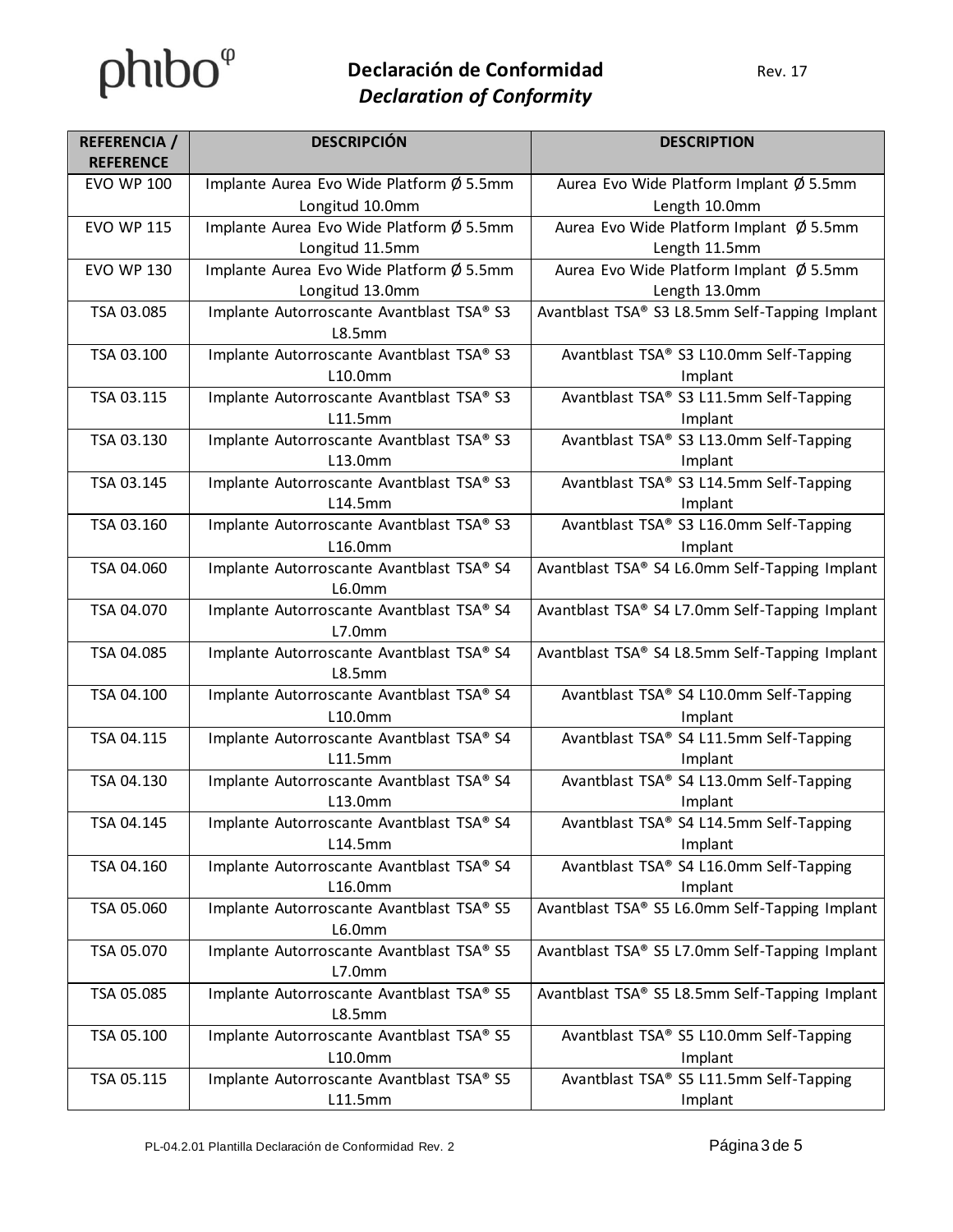# $phibo^{\varphi}$

## **Declaración de Conformidad** Rev. 17 *Declaration of Conformity*

| <b>REFERENCIA</b> /<br><b>REFERENCE</b> | <b>DESCRIPCIÓN</b>                                  | <b>DESCRIPTION</b>                             |
|-----------------------------------------|-----------------------------------------------------|------------------------------------------------|
| TSA 05.130                              | Implante Autorroscante Avantblast TSA® S5           | Avantblast TSA® S5 L13.0mm Self-Tapping        |
|                                         | L13.0mm                                             | Implant                                        |
| TSH 02.100                              | Implante Autorroscante Avantblast TSH® S2           | Avantblast TSH® S2 L10.0mm Self-Tapping        |
|                                         | L10.0mm                                             | Implant                                        |
| TSH 02.115                              | Implante Autorroscante Avantblast TSH® S2           | Avantblast TSH® S2 L11.5mm Self-Tapping        |
|                                         | L11.5mm                                             | Implant                                        |
| TSH 02.130                              | Implante Autorroscante Avantblast TSH® S2           | Avantblast TSH® S2 L13.0mm Self-Tapping        |
|                                         | L13.0mm                                             | Implant                                        |
| TSH 02.145                              | Implante Autorroscante Avantblast TSH® S2           | Avantblast TSH® S2 L14.5mm Self-Tapping        |
|                                         | L14.5mm                                             | Implant                                        |
| TSH 02.160                              | Implante Autorroscante Avantblast TSH® S2           | Avantblast TSH® S2 L16.0mm Self-Tapping        |
|                                         | L16.0mm                                             | Implant                                        |
| TSH 03.085                              | Implante Autorroscante Avantblast TSH® S3<br>L8.5mm | Avantblast TSH® S3 L8.5mm Self-Tapping Implant |
| TSH 03.100                              | Implante Autorroscante Avantblast TSH® S3           | Avantblast TSH® S3 L10.0mm Self-Tapping        |
|                                         | L10.0mm                                             | Implant                                        |
| TSH 03.115                              | Implante Autorroscante Avantblast TSH® S3           | Avantblast TSH® S3 L11.5mm Self-Tapping        |
|                                         | L11.5mm                                             | Implant                                        |
| TSH 03.130                              | Implante Autorroscante Avantblast TSH® S3           | Avantblast TSH® S3 L13.0mm Self-Tapping        |
|                                         | L13.0mm                                             | Implant                                        |
| TSH 03.145                              | Implante Autorroscante Avantblast TSH® S3           | Avantblast TSH® S3 L14.5mm Self-Tapping        |
|                                         | L14.5mm                                             | Implant                                        |
| TSH 03.160                              | Implante Autorroscante Avantblast TSH® S3           | Avantblast TSH® S3 L16.0mm Self-Tapping        |
|                                         | L16.0mm                                             | Implant                                        |
| TSH 04.060                              | Implante Autorroscante Avantblast TSH® S4           | Avantblast TSH® S4 L6.0mm Self-Tapping Implant |
|                                         | L6.0mm                                              |                                                |
| TSH 04.070                              | Implante Autorroscante Avantblast TSH® S4<br>L7.0mm | Avantblast TSH® S4 L7.0mm Self-Tapping Implant |
| TSH 04.085                              | Implante Autorroscante Avantblast TSH® S4           | Avantblast TSH® S4 L8.5mm Self-Tapping Implant |
|                                         | L8.5mm                                              |                                                |
| TSH 04.100                              | Implante Autorroscante Avantblast TSH® S4           | Avantblast TSH® S4 L10.0mm Self-Tapping        |
|                                         | L10.0mm                                             | Implant                                        |
| TSH 04.115                              | Implante Autorroscante Avantblast TSH® S4           | Avantblast TSH® S4 L11.5mm Self-Tapping        |
|                                         | L11.5mm                                             | Implant                                        |
| TSH 04.130                              | Implante Autorroscante Avantblast TSH® S4           | Avantblast TSH® S4 L13.0mm Self-Tapping        |
|                                         | L13.0mm                                             | Implant                                        |
| TSH 04.145                              | Implante Autorroscante Avantblast TSH® S4           | Avantblast TSH® S4 L14.5mm Self-Tapping        |
|                                         | L14.5mm                                             | Implant                                        |
| TSH 04.160                              | Implante Autorroscante Avantblast TSH® S4           | Avantblast TSH® S4 L16.0mm Self-Tapping        |
|                                         | L16.0mm                                             | Implant                                        |
| TSH 05.060                              | Implante Autorroscante Avantblast TSH® S5           | Avantblast TSH® S5 L6.0mm Self-Tapping Implant |
|                                         | L6.0mm                                              |                                                |
| TSH 05.070                              | Implante Autorroscante Avantblast TSH® S5           | Avantblast TSH® S5 L7.0mm Self-Tapping Implant |
|                                         | L7.0mm                                              |                                                |